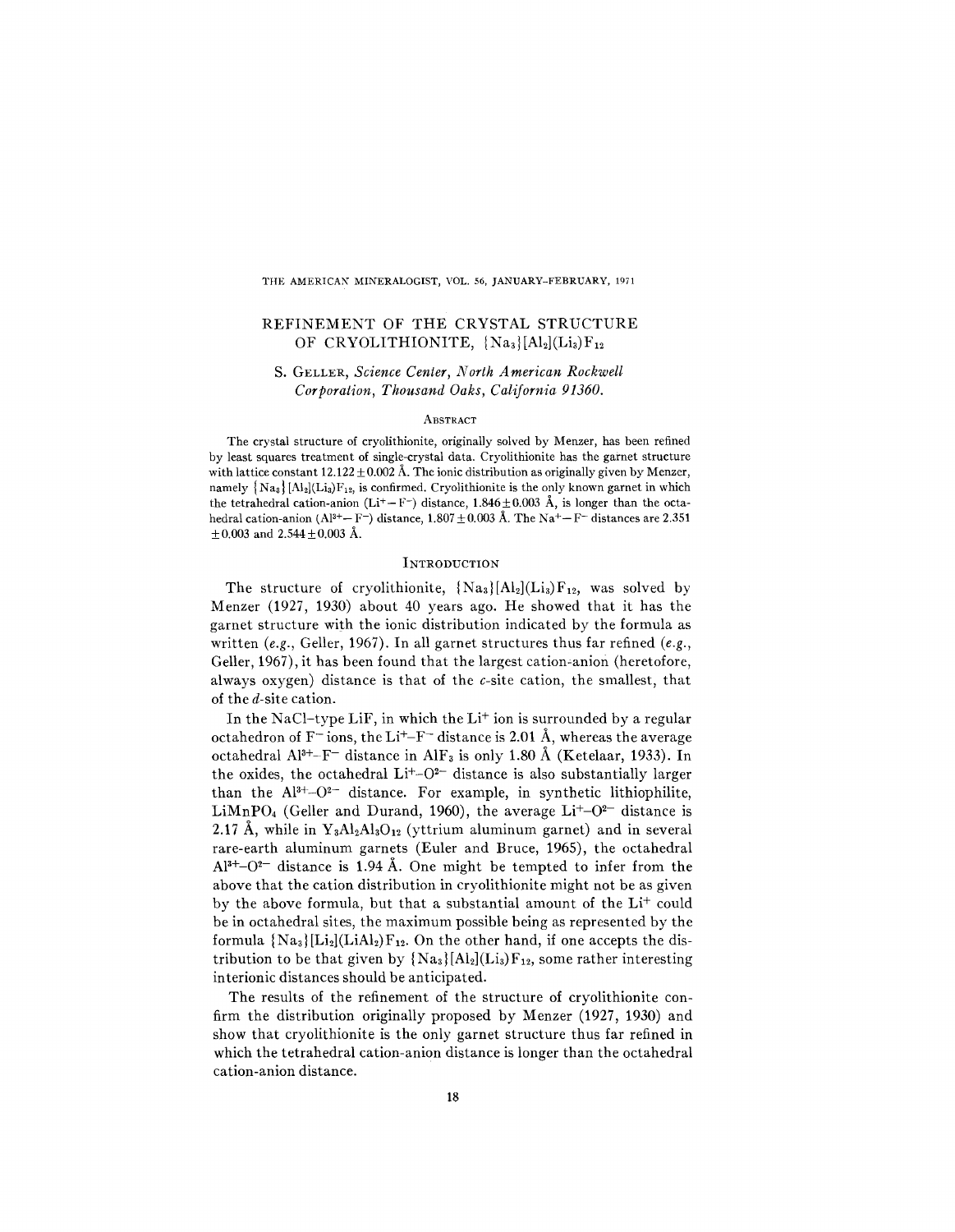#### STRUCTURE *OF CRYOLITHIONITE* 19

# CRYSTAL DATA

The specimen of cryolithionite was obtained from the Smithsonian Institution (Catalog Number 106833) and was part of a larger specimen found originally in Ivigtut, Greenland. The pieces received showed only conchoidal fracture *(i.e.,* no faces) and were optically isotropic.

Crystals of  ${Na_3}[Al_2](Li_3)F_{12}$  are cubic,  $a=12.122\pm0.002$  Å (Menzer reported 12.121 A for his specimen also from Ivigtut, Greenland), most probable space group  $Ia3d$ - $O<sub>h</sub>$ <sup>10</sup>. The unit cell with volume 1781.2  $\AA$ <sup>3</sup> contains eight formula units with formula weight 371.73. The calculated density at  $25^{\circ}$ C is  $2.771$  g/cm<sup>3</sup>, exactly equal to the density measured by flotation. The linear absorption coefficient for *MoKa* radiation is 7.17  $cm^{-1}$ .

#### EXPERIMENTAL

A Buerger-Supper-Pace-Picker automatic diffractometer was used to collect the intensity data, obtained with  $M\text{o}K\alpha$  radiation and balanced Zr and Y filters from a spherical crystal of 0.18 mm radius. The spherical shape was attained with a Bond (1951) sphere grinder, and the crystal was aligned along a unit cell axis. Only independent reflections were measured in the range  $2\theta \leq 55^{\circ}$ . The continuous scan mode was used: scan rate 2.00<sup>°</sup>/ min., scan interval 2.0° or more. Background counts at the beginning and end of the scan interval were taken at 1/6 the scan time of each reflection. The absorption was essentially constant and therefore no absorption correction was made. Lorentz-poJarization-Tunell factors were applied to the intensities. A total of 176 independent structure amplitudes was obtained, of which nine were below threshold.

The lattice constant was obtained from measurements of an X-ray powder diffraction photograph taken with *CuKa* radiation.

### REFINEMENT OF THE STRUCTURE

In the completely ordered structure, the cations  $Na^+$ ,  $Al^{3+}$  and  $Li^+$ are in the special positions *24c, 16a,* and *24d,* respectively of space group *I a3d.* The fluoride ions are in the general positions *96h.* There are thus 3 positional and 13 thermal parameters and a scale factor to be refined. The Cromer-Waber (1965) scattering factors were used for all ions. The real parts of the anomalous dispersion corrections (Cromer, 1965) were small but were applied to the scattering factors of  $Na^+$  and  $Al^{3+}$ ; imaginary parts were neglected.

The least squares calculations were carried out with the Busing-Martin-Levy (1962) program. Observed structure amplitudes with values between 14.7 and 185 were assigned  $\sigma = 0.05 |F_0|$ ; when  $|F_0| \le 14.7$ ,  $\sigma = 0.74$ ;  $|F_0| > 185$ , *i.e.*, reflections 400, 800, 840, 611, 642, and 444, were assigned very low weights, because of extinction. Nine structure amplitudes of reflections too weak to be observed were also given very low weights. Excluding the six largest structure amplitudes, the conventional  $R=\Sigma ||F_0| - |F_c||/\Sigma |F_0| = 0.031$ . Calculated and observed structure am-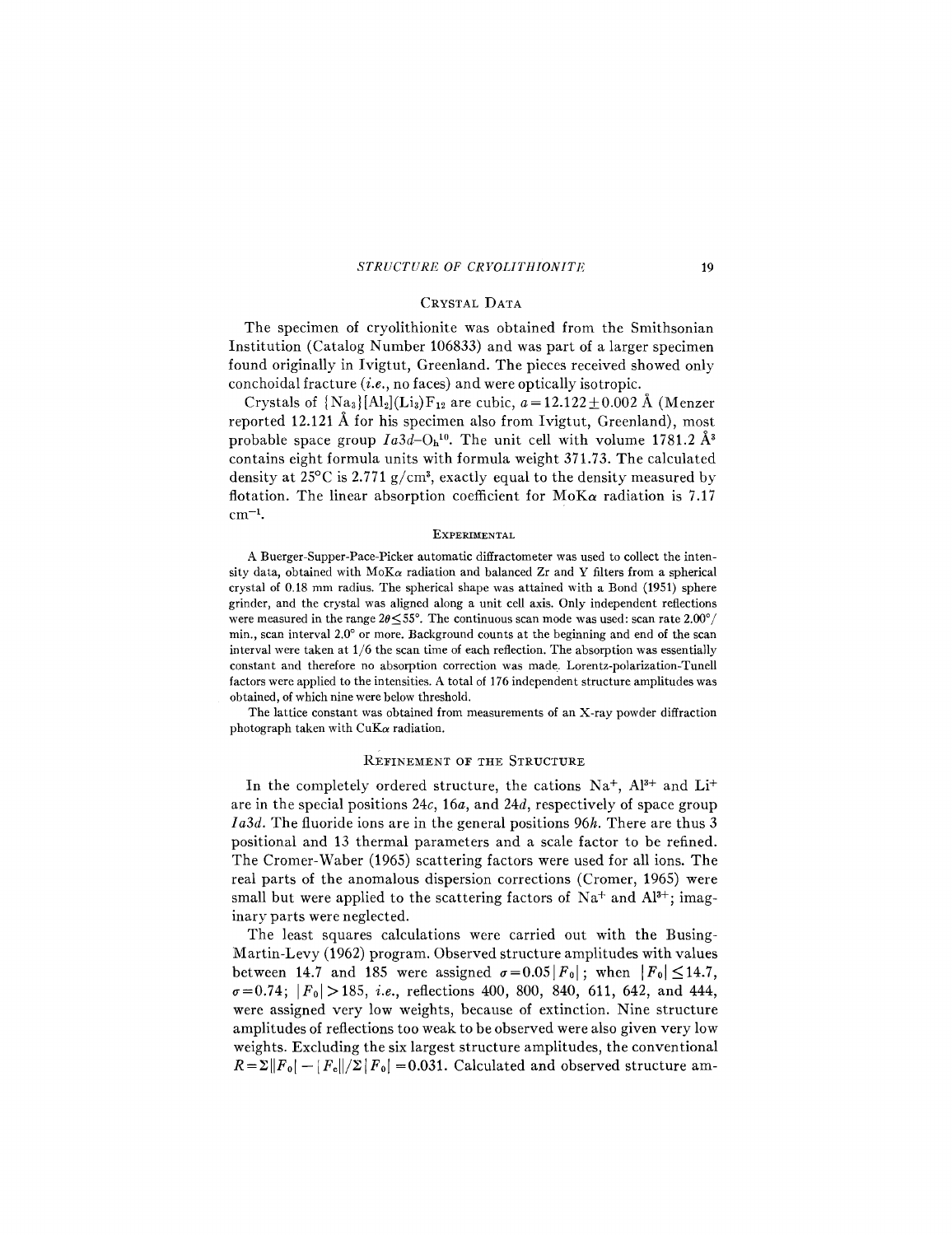# 20 S. GELLER

|  | TABLE 1. OBSERVED AND CALCULATED STRUCTURE AMPLITUDES |  |  |  |
|--|-------------------------------------------------------|--|--|--|
|--|-------------------------------------------------------|--|--|--|

| h                                                                                                                   | $k \mid F_0$<br>$ F_c $<br>$\lambda = 0$                                                                                                                                                                                                                                                                                                                                                                                                                                                                             | h                                                                                                                                                                                                     | k $ F_{0} $ $ F_{c} $<br>$\equiv$<br>9.                                                                                                                                                                                                                                                                                                                                                                                                                                                                                                                | $k  F_{0} $<br>ħ<br>Ŷ.                                                                                                                                                                                                                                                                                          | $ F_{c} $<br>$\equiv$                                                                                                                                                                                                                                                                                                                                            | h                                                                                                                                             | k $ F_{0} $ $ F_{c} $<br>$\overline{c}$<br>$x =$                                                                                                                                                                                                                                                                                                                                                                                                                                          | h                                                                                                                                                       | k $ F_0 $ $ F_c $<br>$= 3$<br>£                                                                                                                                                                                                                                                                                                                                                                                                                                                            | h                                                                                                                                 | $k \left  \mathbf{F_0} \right $<br>$\lvert \mathbb{F}_e \rvert$<br>5                                                                                                                                                                                                                                                                                                                                                                                                      |
|---------------------------------------------------------------------------------------------------------------------|----------------------------------------------------------------------------------------------------------------------------------------------------------------------------------------------------------------------------------------------------------------------------------------------------------------------------------------------------------------------------------------------------------------------------------------------------------------------------------------------------------------------|-------------------------------------------------------------------------------------------------------------------------------------------------------------------------------------------------------|--------------------------------------------------------------------------------------------------------------------------------------------------------------------------------------------------------------------------------------------------------------------------------------------------------------------------------------------------------------------------------------------------------------------------------------------------------------------------------------------------------------------------------------------------------|-----------------------------------------------------------------------------------------------------------------------------------------------------------------------------------------------------------------------------------------------------------------------------------------------------------------|------------------------------------------------------------------------------------------------------------------------------------------------------------------------------------------------------------------------------------------------------------------------------------------------------------------------------------------------------------------|-----------------------------------------------------------------------------------------------------------------------------------------------|-------------------------------------------------------------------------------------------------------------------------------------------------------------------------------------------------------------------------------------------------------------------------------------------------------------------------------------------------------------------------------------------------------------------------------------------------------------------------------------------|---------------------------------------------------------------------------------------------------------------------------------------------------------|--------------------------------------------------------------------------------------------------------------------------------------------------------------------------------------------------------------------------------------------------------------------------------------------------------------------------------------------------------------------------------------------------------------------------------------------------------------------------------------------|-----------------------------------------------------------------------------------------------------------------------------------|---------------------------------------------------------------------------------------------------------------------------------------------------------------------------------------------------------------------------------------------------------------------------------------------------------------------------------------------------------------------------------------------------------------------------------------------------------------------------|
| 6<br>8<br>8<br>6<br>8<br>8<br>10<br>10<br>8<br>10<br>12<br>12<br>12<br>10<br>12<br>14<br>10<br>12<br>14<br>14<br>12 | 193<br>2 182<br>298<br>0.249<br>2 143<br>141<br>94<br>92<br>4<br>171<br>177<br>$\overline{c}$<br>183<br>191<br>4<br>284<br>338<br>0<br>57<br>2<br>56<br>93<br>92<br>6<br>207<br>222<br>4<br>15<br>16<br>6<br>58<br>2<br>60<br>116<br>116<br>4<br>163<br>166<br>8<br>$\leq 5$<br>0<br>6<br>39<br>0<br>41<br>$\overline{c}$<br>51<br>52<br>42<br>4<br>44<br>8<br>28<br>30<br>6<br>57<br>56<br>2<br>70<br>71<br>10<br>108<br>ווו<br>8<br>67<br>67<br>4<br>55<br>55<br>6<br>30<br>27<br>10<br>31<br>31<br>$\epsilon = 1$ | 5<br>6<br>5<br>7<br>6<br>7<br>8<br>9<br>$\overline{\phantom{a}}$<br>8<br>9<br>10<br>10<br>8<br>9<br>$\overline{1}$<br>10<br>11<br>10<br>9<br>12<br>Ħ<br>12<br>13<br>10<br>$\overline{11}$<br>12<br>13 | 4<br>5<br>4<br>208<br>227<br>3<br>30<br>28<br>2<br>10<br>$\overline{7}$<br>5<br>92<br>90<br>4<br>56<br>55<br>3<br>31<br>29<br>$\overline{\mathbf{c}}$<br>38<br>37<br>6<br>40<br>40<br>5<br>66<br>66<br>4<br>94<br>95<br>32<br>31<br>ı<br>22<br>3<br>21<br>7<br>21<br>21<br>94<br>6<br>93<br>$\overline{c}$<br>34<br>34<br>5<br>75<br>77<br>12<br>4<br>11<br>7<br>13<br>12<br>8<br>60<br>59<br>3<br>61<br>61<br>6<br>33<br>33<br>5<br>7<br>6<br>2<br>12<br>10<br>9<br>8<br>$\overline{7}$<br>25<br>8<br>23<br>7<br>19<br>18<br>4<br>6<br>$\overline{c}$ | 11<br>10<br>12<br>9<br>15<br>2<br>13<br>8<br>15<br>4<br>7<br>14<br>3<br>3<br>4<br>2<br>5<br>3<br>5<br>5<br>6<br>4<br>7<br>3<br>8<br>$\mathfrak z$<br>7<br>5<br>8<br>4<br>3<br>9<br>7<br>7<br>8<br>6<br>5<br>9<br>10<br>4<br>Ħ<br>3<br>7<br>9<br>10<br>6<br>$\mathbf{1}$<br>5<br>$\overline{c}$<br>12<br>12<br>4 | 27<br>29<br>46<br>46<br>34<br>33<br>< 6<br>$\overline{c}$<br>6<br>10<br>10<br>$x = 2$<br>107<br>108<br>17<br>14<br>127<br>128<br>154<br>161<br>185<br>201<br>54<br>53<br>139<br>145<br>29<br>28<br>64<br>65<br>63<br>62<br>51<br>51<br>60<br>61<br>33<br>33<br>134<br>138<br>13<br>12<br>15<br>15<br>32<br>31<br>< 5<br>$\overline{c}$<br>107<br>ווו<br>14<br>12 | 12<br>13<br>n<br>12<br>14<br>13<br>14<br>15<br>11<br>12<br>5<br>6<br>6<br>7<br>7<br>8<br>9<br>10<br>8<br>9<br>10<br>11<br>10<br>9<br>11<br>12 | 76<br>81<br>6<br>5<br>19<br>18<br>31<br>31<br>9<br>8<br>32<br>32<br>150<br>4<br>159<br>21<br>7<br>20<br>6<br>11<br>9<br>3<br>43<br>43<br>11<br>< 6<br>5<br>10 109<br>118<br>$= 3$<br>£.<br>52<br>51<br>4<br>3<br>18<br>17<br>5<br>22<br>22<br>4<br>62<br>59<br>6<br>12<br>$\overline{11}$<br>5<br>108<br>113<br>16<br>16<br>4<br>3<br>$\leq 4$<br>1<br>7<br>63<br>64<br>6<br>49<br>48<br>5<br>73<br>71<br>4<br>5<br>5<br>7<br>15<br>15<br>8<br>27<br>28<br>6<br>85<br>87<br>5<br>29<br>27 | 14<br>13<br>14<br>Ħ<br>12<br>13<br>4<br>6<br>8<br>8<br>9<br>8<br>9<br>10<br>11<br>12<br>10<br>11<br>12<br>13<br>10<br>$\overline{11}$<br>12<br>14<br>13 | 13<br>3<br>14<br>6<br>11<br>11<br>5<br>14<br>14<br>10<br>14<br>15<br>22<br>21<br>9<br>8<br>20<br>21<br>$= 4$<br>208<br>226<br>4<br>168<br>170<br>6<br>5<br>54<br>52<br>125<br>126<br>4<br>69<br>66<br>6<br>5<br>17<br>17<br>8<br>107<br>106<br>29<br>29<br>7<br>106<br>107<br>6<br>18<br>16<br>5<br>43<br>4<br>41<br>8<br>86<br>84<br>53<br>53<br>7<br>26<br>27<br>6<br>29<br>28<br>5<br>10<br>110<br>112<br>43<br>43<br>9<br>25<br>24<br>8<br>76<br>78<br>6<br>$\overline{7}$<br>25<br>24 | 8<br>9<br>10<br>9<br>10<br>11<br>10<br>п<br>12<br>13<br>14<br>11<br>7<br>8<br>9<br>9<br>10<br>п<br>12<br>n<br>12<br>9<br>10<br>10 | $\leq$ 5<br>0<br>6<br>49<br>49<br>5<br>72<br>70<br>8<br>30<br>31<br>7<br>16<br>15<br>13<br>12<br>6<br>9<br>< 5<br>0<br>8<br>3<br>$\leq 5$<br>$\overline{7}$<br>29<br>28<br>6<br>$\overline{\phantom{a}}$<br>9<br>19<br>5<br>20<br>13<br>13<br>10<br>$= 6$<br>l<br>80<br>79<br>39<br>39<br>6<br>47<br>49<br>32<br>9<br>31<br>8<br>42<br>43<br>20<br>7<br>20<br>74<br>6<br>79<br>43<br>9<br>42<br>35<br>36<br>$= 7$<br>l<br>8<br>10<br>11<br>7<br>36<br>35<br>15<br>15<br>9 |
| 2<br>3<br>5                                                                                                         | 42<br>31<br>$\overline{c}$<br>28<br>26<br>122<br>122<br>3<br>161<br>2.156                                                                                                                                                                                                                                                                                                                                                                                                                                            | 14<br>14<br>13<br>14                                                                                                                                                                                  | 42<br>ı<br>43<br>21<br>3<br>22<br>6<br>25<br>25<br>5<br>8<br>7                                                                                                                                                                                                                                                                                                                                                                                                                                                                                         | 9<br>9<br>10<br>8<br>π<br>7<br>13<br>3                                                                                                                                                                                                                                                                          | 33<br>33<br>31<br>33<br>27<br>27<br>38<br>38                                                                                                                                                                                                                                                                                                                     | 10<br>13<br>11<br>12                                                                                                                          | 9<br>10<br>9<br>4<br>39<br>40<br>$\leq 5$<br>6<br>8<br>7<br>23<br>21                                                                                                                                                                                                                                                                                                                                                                                                                      | 6<br>$\overline{7}$                                                                                                                                     | $= 5$<br>Q.<br>35<br>36<br>5<br>79<br>79<br>6                                                                                                                                                                                                                                                                                                                                                                                                                                              | $\overline{11}$<br>a                                                                                                              | 8<br>28<br>29<br>$= 8$<br>Ŷ.<br>8 135<br>142                                                                                                                                                                                                                                                                                                                                                                                                                              |

plitudes are compared in Table 1. Final values of parameters and their estimated standard errors are given in Table 2.  $\bar{z}$ 

# INTERIONIC DISTANCES AND ANGLES

lnterionic distances and angles, computed (Busing, Martin and Levy, 1964) from the final parameters (Table 2) are given in Table 3. The order

|                          | $F^-$          | $Na+$         | $Li+$         | $Al^{3+}$     |
|--------------------------|----------------|---------------|---------------|---------------|
| $\pmb{\mathcal{X}}$      | $-0.02888(10)$ | $\frac{1}{8}$ | $\frac{3}{8}$ | 0             |
| $\mathcal{Y}$            | .04268(9)      | $\theta$      | 0             | 0             |
| $\boldsymbol{z}$         | .13989(8)      | $\frac{1}{4}$ | $\frac{1}{4}$ | 0             |
| $\beta_{11} \times 10^5$ | 187(11)        | 114(12)       | 87(37)        | 72(9)         |
| $\beta_{22}$             | 201 (10)       | 252(11)       | 189(30)       | $=\beta_{11}$ |
| $\beta_{33}$             | 114(10)        | $=\beta_{22}$ | $=\beta_{22}$ | $=\beta_{11}$ |
| $\beta_{12}$             | 9(6)           | $\Omega$      | 0             | 8(3)          |
| $\beta_{13}$             | 28(5)          | 0             | 0             | $=\beta_{12}$ |
| $\beta_{23}$             | $-10(5)$       | 32(8)         | 0             | $=\beta_{12}$ |

TABLE 2. FINAL PARAMETERS<sup>a</sup>

. (Estimated standard errors are in parentheses.)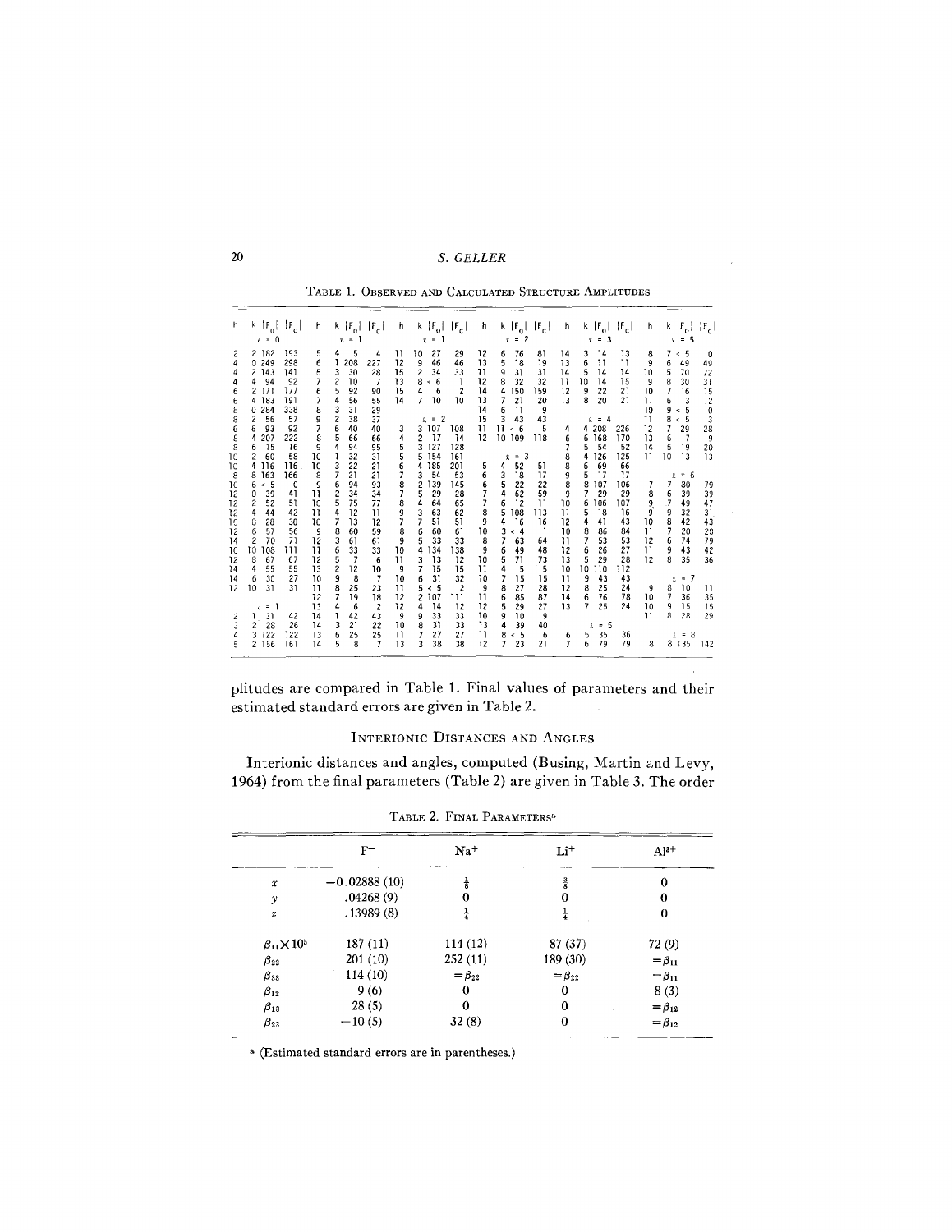### STRUCTURE OF CRYOLITHIONITE 21

| LiF <sub>4</sub> tetrahedron  | $Li-F$           | $(4)$ 1.846 $(1)$ Å <sup>a</sup>                        |
|-------------------------------|------------------|---------------------------------------------------------|
|                               | $F-F$            | $(2)$ 2.863 $(2)$ Å, $(4)$ 3.087 $(2)$ Å                |
|                               | $\angle$ F-Li-F  | $(2)$ 101.71 $(07)$ °, $(4)$ 113.48 $(4)$ °             |
| $\text{AlF}_6$ octahedron     | $Al-F$           | $(6)$ 1.807 $(1)$ Å                                     |
|                               | $F-F$            | $(6)$ 2.515 $(2)$ Å, $(6)$ 2.596 $(2)$ Å                |
|                               | $\angle$ F-Al-F  | $(6)$ 88.20 $(6)$ °, $(6)$ 91.80 $(6)$ °                |
| NaF <sub>s</sub> dodecahedron | $Na-F$           | $(4)$ 2.351 $(1)$ Å, $(4)$ 2.544 $(1)$ Å                |
| (distorted cube)              | $F-Fb$           | $(2)$ 2.863 $(2)$ Å, $(4)$ 2.515 $(2)$ Å                |
|                               |                  | $(4)$ 3.108 $(2)$ Å, $(2)$ 3.080 $(3)$ Å                |
|                               |                  | $(4)$ 3.605 $(1)$ Å, $(1)$ 3.906 $(3)$ Å                |
|                               |                  | $(1)$ 4.605 $(3)$ Å                                     |
|                               | $\angle$ F-Na-F  | $(4)$ 61.69 (6) <sup>o</sup> (2) 78.72 (4) <sup>o</sup> |
|                               |                  | $(4) 75.01 (6)°$ , $(2) 74.52 (6)°$                     |
|                               | $Na-Al$          | $(4)$ 3.388Å                                            |
|                               | Na-Li            | $(2)$ 3.031Å.<br>$(4)$ 3.712Å                           |
|                               | Al–Li            | $(6)$ 3.388Å                                            |
|                               | $\angle$ Al-F-Li | $(6)$ 136.10 $(7)$ °                                    |
|                               | $\angle$ Al-F-Na | $(6)$ 100.93 $(5)$ °,<br>$(6)$ 108.42 $(6)$ °           |
|                               | $\angle$ Li-F-Na | $(4)$ 91.64 $(4)$ °,<br>$(4)$ 114.56 $(6)$ <sup>o</sup> |
|                               | $\angle$ Na-F-Na | $(8)$ 98.54 $(4)$ °                                     |

TABLE 3. INTERATOMIC DISTANCES AND ANGLES

a (Frequency of occurrence) distance or angle (estimated standard error).

<sup>b</sup> These are the *edges* of the dodecahedron. The last three independent F-F distances are the diagonal *edges* of the "twisted cube". There are six other diagonals (not edges of the dodecahedron): (1) 3.906 *(3)A.,* (1) 4.065 *(3)A.,* (4) 4.361 *(1)A..*

is analogous to that given in Table 3 of the paper by Lind and Geller (1969) on  ${Mn_3}$ [Fe<sub>2</sub>](Ge<sub>3</sub>)O<sub>12</sub>. Estimated standard errors in Table 3 apply to the last digit of the distance or angle. In the discussion and abstract, *limits* of error are taken as three times the standard errors.

## **DISCUSSION**

Cryolithionite is the only garnet reported to date that does not have oxygen as anion. Thus, this is the first report of precise  $Na<sup>+</sup>-F<sup>-</sup>$ ,  $Li<sup>+</sup>-F$ and Al<sup>3+</sup>-F<sup>-</sup> distances in a garnet structure. In all garnet structures refined to date, the tetrahedral cation-oxygen ion distance is substantially shorter than the octahedral cation-oxygen ion distance. In cryolithionite however, the (tetrahedral) Li<sup>+</sup>-F<sup>-</sup> distance,  $1.846 \pm 0.003$  Å, is longer than the (octahedral)  $Al_3^{\dagger}$ -F<sup>-</sup> distance, 1.807  $\pm$  0.003 Å.

Very few structures of fluorides which involve the same coordinations of the cryolithionite cations have been refined to comparable precision. In fact, this author could find only one, that of  $Li<sub>2</sub>BeF<sub>4</sub>$  (Burns and Gordon, 1966), which has tetrahedrally coordinated Li+. Average dis-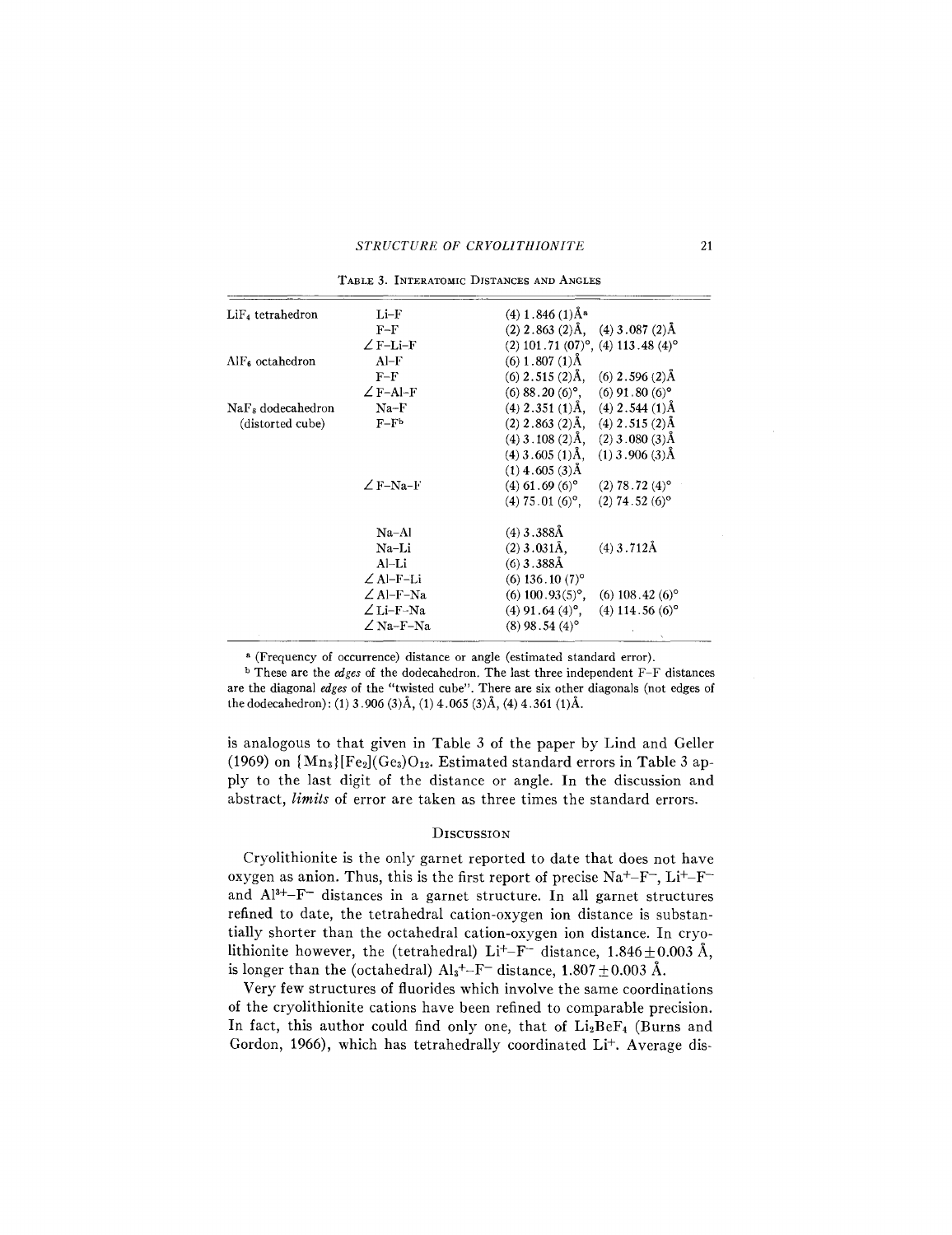## 22 S. GELLER

tances in two nonequivalent tetrahedra are  $1.876 \pm 0.002$  Å and 1.861  $\pm$  0.002 Å. These are longer than the Li<sup>+</sup>-F<sup>--</sup> distance in cryolithionite. Shannon and Prewitt (1969) have shown that anions appear also to have somewhat different effective radii for different coordination. The coordination of an  $F^-$  ion is 4 in the garnet and 6 in  $Li_2BeF_4$ . The difference in Li<sup>+</sup>-F<sup>-</sup> lengths, approximately 0.02  $\AA$  on the average, is in agreement with the difference found by Shannon and Prewitt for the two coordinations.1 (The Shannon-Prewitt (1969) radii sums, however, are actually all somewhat long; they give 1.84, 1.90 and 2.47 Å for  $Al^{3+}-F^-$ .  $Li<sup>+</sup>-F<sup>-</sup>$  and Na<sup>+</sup>-F<sup>-</sup> respectively, as compared with 1.807, 1.846 and 2.448 $^{\circ}$  Å in the cryolithionite.)

Cryolithionite is the only known garnet in which the edges of the coordination octahedron are *both* shorter than the shorter of the two edges of the coordination tetrahedron. Cryolithionite and grossularite (Abrahams and Geller, 1958; Prandl, 1966) have the most nearly regular octahedra, but cryolithionite has the most irregular dodecahedron of any of the garnet structures refined thus far (see Table 3).

The low R-value attests to the cation distribution as given by the formula  ${Na_3}[Al_2](Li_3)F_{12}$ . Remaining individual discrepancies, between  $|F_0|$  and  $|F_c|$  such as for the (211), are not improved by changing this distribution. The thermal parameter values also support this distribution; one would expect the values for  $Al^{3+}$  to be higher<sup>3</sup> if there were Li<sup>+</sup> ions in octahedral sites. This distribution is also supported by the interionic distances. It is unlikely that the *average*  $Al^{3+}-F^-$  distance in an  $AlF_6$ octahedron could be much shorter than 1.807 Å. Any  $Li^{+}$  replacement of the AP+ would result in a longer octahedral cation-anion distance; *e.g.,* a  $5\%$  replacement would result in a lengthening close to 0.010 Å.

#### **ACKNOWLEDGMENT**

I wish to thank M. D. Lind for some of the computer programming used in this work and P. E. Desautels of the Smithsonian Institution for sending me the cryolithionite specimen.

#### **REFERENCES**

ABRAHAMS, S. C., AND S. GELLER (1958) Refinement of the structure of a grossularite garnet. *Acta Crystaltogr.* 11,437-441.

BOND, W. L. (1951) Making small spheres. *Rev. Sci. Instrum.* 22, 344.

<sup>1</sup> In  $\{Mn_a\}$ [Fe<sub>2</sub>](Ge<sub>3</sub>)O<sub>12</sub> (Lind and Geller, 1969), the Ge<sup>4+</sup>-0<sup>2+</sup> distance is longer than the average Ge<sup>4+</sup> $-0$ <sup>2-</sup> distance in quartz-type GeO<sub>2</sub>. This is also found in a comparison of  $Si<sup>4+</sup>$ -0<sup>2-</sup> distances in garnets and in quartz. In quartz, the 0<sup>2-</sup> coordination is 2, and again observation is in line with the Shannon-Prewitt proposal.

<sup>2</sup> Average of the two  $Na^{+}$ -F<sup>-</sup> distances (see Table 3).

<sup>3</sup> Taking coordination into account, the values for  $Al^{3+}$  are, if anything, somewhat low in comparison with those for Na+.